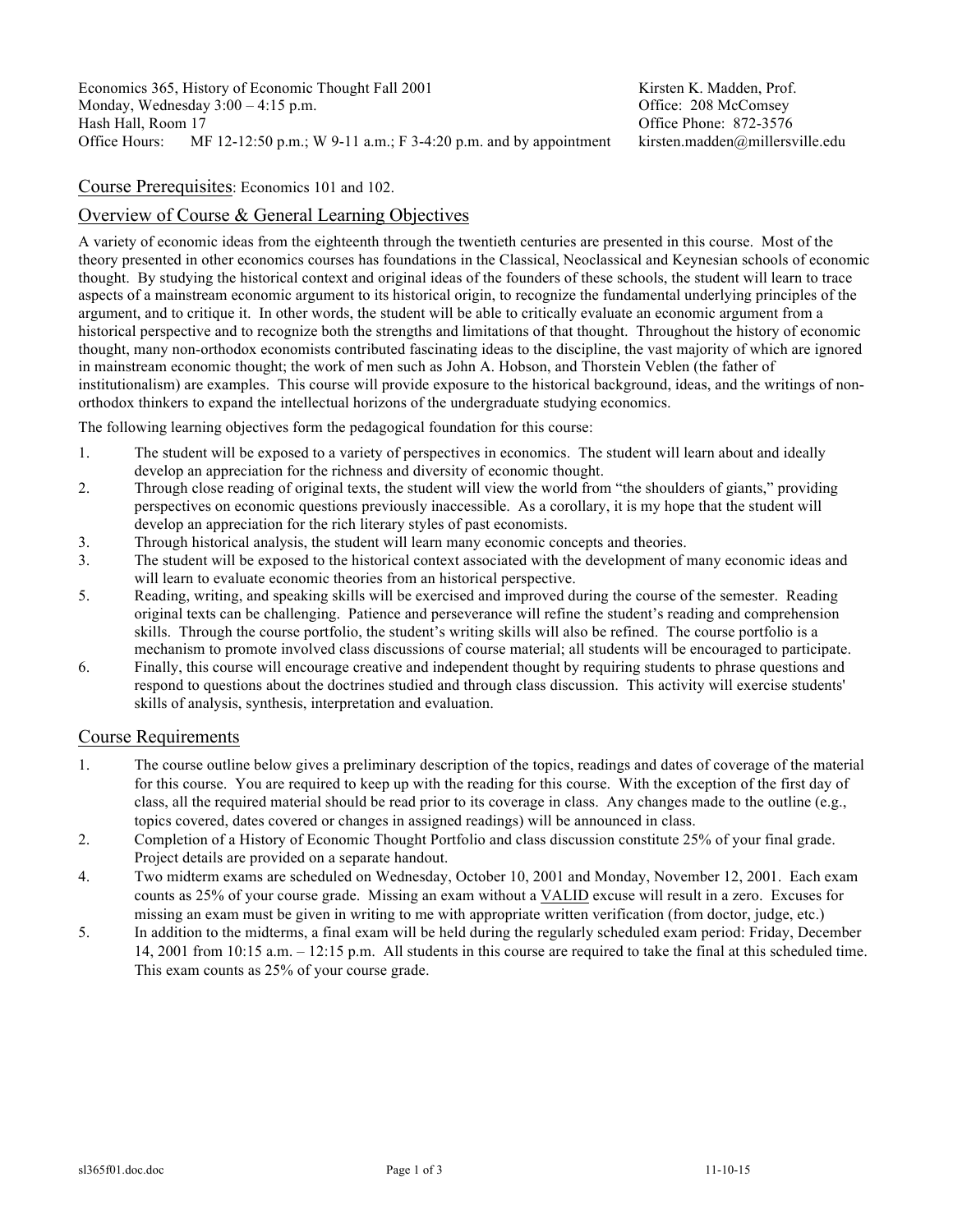# Course Readings

#### Required Readings

You are required to purchase the following book, available at the University Bookstore:

Heilbroner, Robert L. (1999) *The Worldly Philosophers: The Lives, Times and Ideas of the Great Economic Thinkers*  $(7<sup>th</sup>$  ed.) New York: Simon & Schuster.

The remainder of the required readings for this course are original sources. A rationale for reading the original texts is neatly elaborated in the following quote:

Literature surveys of complex issues tend not just to oversimplify, more often than not they flat out misrepresent….Most history of thought textbooks remind me of the children's game in which a specific message is whispered from one person to another down a line only to emerge at the end twisted beyond all recognition. Paradoxically, I guess the point is, we each need to study the history of economic thought on our own, because we certainly cannot trust each other to do it for us (Petur Jonsson, History of Economics Society internet archives, 1/7/97).

To this rationale I must add a caveat; individually, each of us can only trust our own reading and interpretations in relation to the amount of concentration, time, and mental effort we give the material. Put in the necessary time and energy and the reward will be mental growth!

With this perspective in mind, portions of the following texts will be assigned in this course:

- Smith, Adam (1776), *An Inquiry into the Nature and Causes of the Wealth of Nations*. (You are required to purchase this book as well available at the bookstore.)
- Marx, Karl (1887), *Capital*, Volume I (English translation from 3<sup>rd</sup> edition, edited by Frederick Engels according to the  $4<sup>th</sup>$  German edition.)

Marx, Karl and Frederich Engels (1848), "The Communist Manifesto."

Keynes, John Maynard (1936), *The General Theory of Employment, Interest, and Money*. New York: Harcourt, Brace, Jovanovich.

Depending on time, we may also review portions of the original writing from some of the non-orthodox economists covered in this course, such as Thomas R. Malthus's *Essay on the Principles of Population*, Frederic Bastiat's Econ*omic Sophisms*, Henry George's *Progress and Poverty*, and John A. Hobson's *Imperialism*.

Smith's book is available for purchase at the University Book Store. The remainder of many of the other original writings in economics are available on the web; to spare the student wallet, we will utilize these "free" resources. Two extensive websites making historical documents in economic thought available are:

The McMaster University Archive for the History of Economic Thought, http://socserv2.socsci.mcmaster.ca/~econ/ugcm/3ll3/

The Marx/Engels Internet Archive, http://www.ex.ac.uk/Projects/meia/

The Library of Economics and Liberty also makes available some useful original texts at http://www.econlib.org/

Finally, portions of many texts not available at these sites are available at various other websites, and as warranted, I will make use of the Ganser Library electronic reserve reading program to make other readings electronically available.